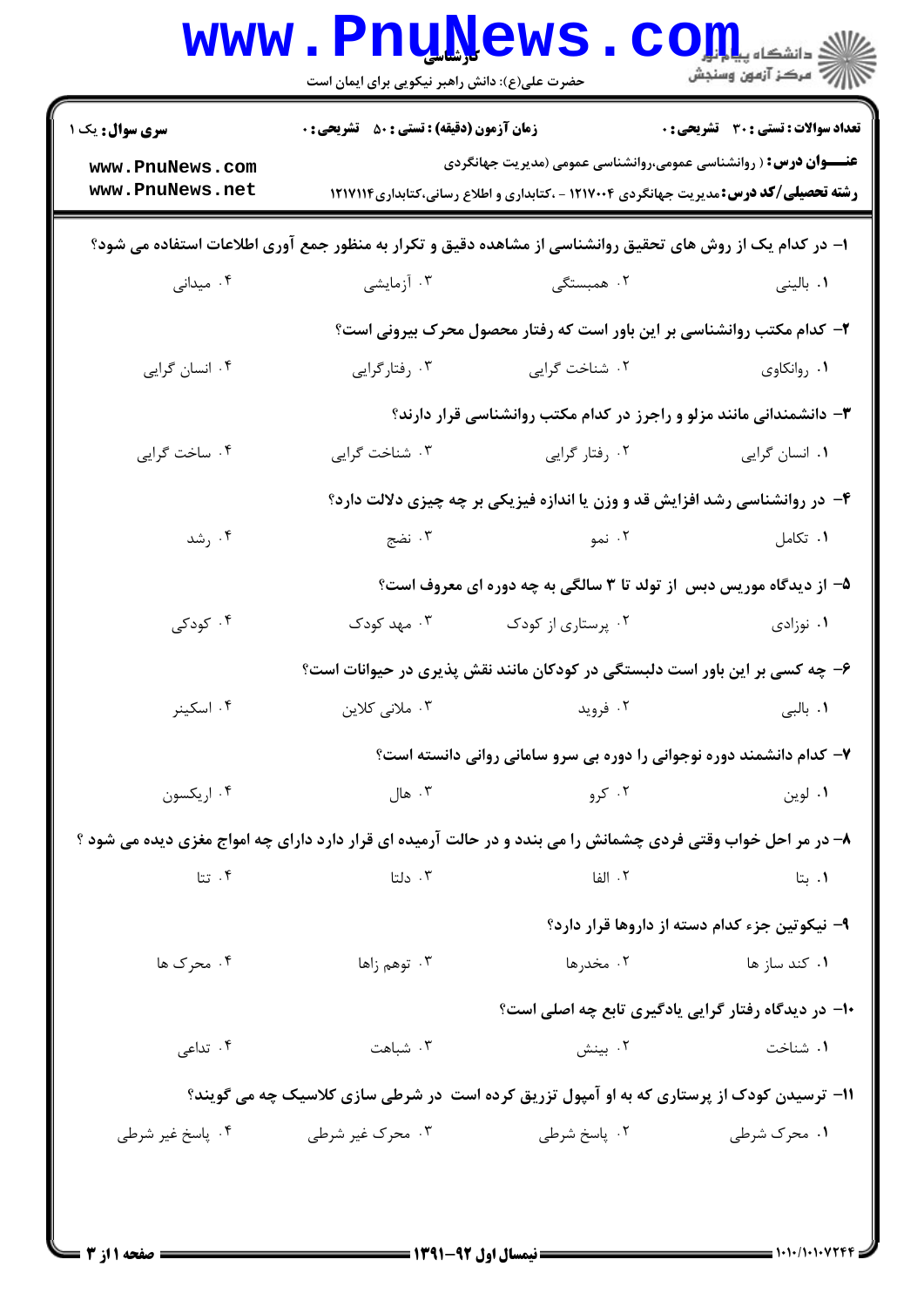|                                                                                                       | <b>www.PnuNews</b><br>حضرت علی(ع): دانش راهبر نیکویی برای ایمان است |                                                                                                                                                                         | الله دانشکاه پیاه اور CO <sub>P</sub>         |  |  |  |
|-------------------------------------------------------------------------------------------------------|---------------------------------------------------------------------|-------------------------------------------------------------------------------------------------------------------------------------------------------------------------|-----------------------------------------------|--|--|--|
| سری سوال: ۱ یک                                                                                        | <b>زمان آزمون (دقیقه) : تستی : 50 ٪ تشریحی : 0</b>                  |                                                                                                                                                                         | تعداد سوالات : تستي : 30 ٪ تشريحي : 0         |  |  |  |
| www.PnuNews.com<br>www.PnuNews.net                                                                    |                                                                     | <b>عنـــوان درس:</b> روانشناسی عمومی،روانشناسی عمومی (مدیریت جهانگردی )<br><b>رشته تحصیلی/کد درس:</b> مدیریت جهانگردی ۱۲۱۷۰۰۴ - ،کتابداری و اطلاع رسانی،کتابداری۱۲۱۷۱۱۴ |                                               |  |  |  |
| ۱۲- کدام دسته از اختلالات از طریق شرطی سازی کلاسیک به وجود می آید؟                                    |                                                                     |                                                                                                                                                                         |                                               |  |  |  |
| ۰۴ جسمانی                                                                                             | ۰۳ پسیکو سوماتیک                                                    | ۰۲ رفتاری                                                                                                                                                               | ۰۱ شخصیت                                      |  |  |  |
| ۱۳- اگر معلمی هر دوشنبه تکالیف بچه ها را مورد بررسی قرار دهد از کدام برنامه تقویتی استفاده نموده است؟ |                                                                     |                                                                                                                                                                         |                                               |  |  |  |
| ۰۴ نسبي متغير                                                                                         | ۰۳ نسبی ثابت                                                        | ۰۲ فاصله متغیر                                                                                                                                                          | ٠١. فاصله ثابت                                |  |  |  |
|                                                                                                       |                                                                     | ۱۴- کدام دانشمند یادگیری را شامل ۴ فرایند ،توجه،یادآوری،باز تولید و تقویت می داند ؟                                                                                     |                                               |  |  |  |
| ۰۴ بندورا                                                                                             | ۰۳ تولمن                                                            | ۰۲ ثورندایک                                                                                                                                                             | ۰۱ اسکینر                                     |  |  |  |
|                                                                                                       |                                                                     | ۱۵– کدام حافظه در مهارت ها و بهبود در برخی از تکالیف ادراکی و حرکتی نمایان می شود؟                                                                                      |                                               |  |  |  |
| ۰۴ آشکار                                                                                              | ۰۳ نا آشکار                                                         | ۰۲ اجرایی                                                                                                                                                               | ٠١. اخبارى                                    |  |  |  |
|                                                                                                       |                                                                     |                                                                                                                                                                         | ۱۶– کدام حافظه دلالت بر دانش عمومی فرد دارد؟  |  |  |  |
| ۰۴ ناآشکار                                                                                            | ۰۳ رویدادی                                                          | ۰۲ آشکار                                                                                                                                                                | ۰۱ معنایی                                     |  |  |  |
| ۱۷– کدام دانشمند بر این باور است که ویژگی های هدف ،بر انگیزش موجود زنده تاثیر دارد؟                   |                                                                     |                                                                                                                                                                         |                                               |  |  |  |
| ۰۴ ادوارد دسی                                                                                         | ۰۳ هال                                                              | ۰۲ ویلیام جیمز                                                                                                                                                          | ۰۱ والتر کنن                                  |  |  |  |
|                                                                                                       |                                                                     |                                                                                                                                                                         | 1۸- با مصرف غذا چه تغییراتی در بدن روی میدهد؟ |  |  |  |
| ۰۲ درجه حرارت بدن کاهش سوخت و ساز کاهش                                                                |                                                                     | ۰۱ درجه حرارت بدن افزایش سوخت و ساز کاهش                                                                                                                                |                                               |  |  |  |
| ۰۳ درجه حرارت بدن کاهش سوخت و ساز افزایش<br>۰۴ درجه حرارت بدن افزایش سوخت و ساز افزایش                |                                                                     |                                                                                                                                                                         |                                               |  |  |  |
|                                                                                                       |                                                                     | ۱۹- طبق تحقیقات انجام گرفته با کدام آزمون میتوان نیاز به پیشرفت را مورد اندازه گیری قرار داد؟                                                                           |                                               |  |  |  |
| ۰۴ رورشاخ                                                                                             | CAT . <b> т</b>                                                     | $\text{MMPI}\ \cdot\ \! \texttt{Y}$                                                                                                                                     | TAT .1                                        |  |  |  |
|                                                                                                       |                                                                     | ۲۰– طبق نظریه لازاروس زیر بنای همه حالت های هیجانی چیست ؟                                                                                                               |                                               |  |  |  |
| ۰۴ عوامل ژنتیکی                                                                                       | ۰۳ عوامل زیستی                                                      | ۰۲ ارزیابی شناختی                                                                                                                                                       | ۰۱ عوامل محیطی                                |  |  |  |
|                                                                                                       |                                                                     | <b>۲۱</b> - کدام یک از ساختار های مغزی زیرنقش اساسی در سازماندهی پاسخ های هیجانی ندارد ؟                                                                                |                                               |  |  |  |
| ۰۴ هيپوکامپ                                                                                           | ۰۳ هيپوتالاموس                                                      | ۰۲ تالاموس                                                                                                                                                              | ۰۱ آمیگدال                                    |  |  |  |
|                                                                                                       |                                                                     | ۲۲- کدام دانشمند با روش تحلیل عاملی شخصیت را از زوایای مختلف مورد بررسی قرار داد؟                                                                                       |                                               |  |  |  |
| ۰۴ يونگ                                                                                               | ۰۳ فروید                                                            | ۰۲ کتل                                                                                                                                                                  | ۰۱ جرج کلی                                    |  |  |  |
|                                                                                                       |                                                                     |                                                                                                                                                                         |                                               |  |  |  |